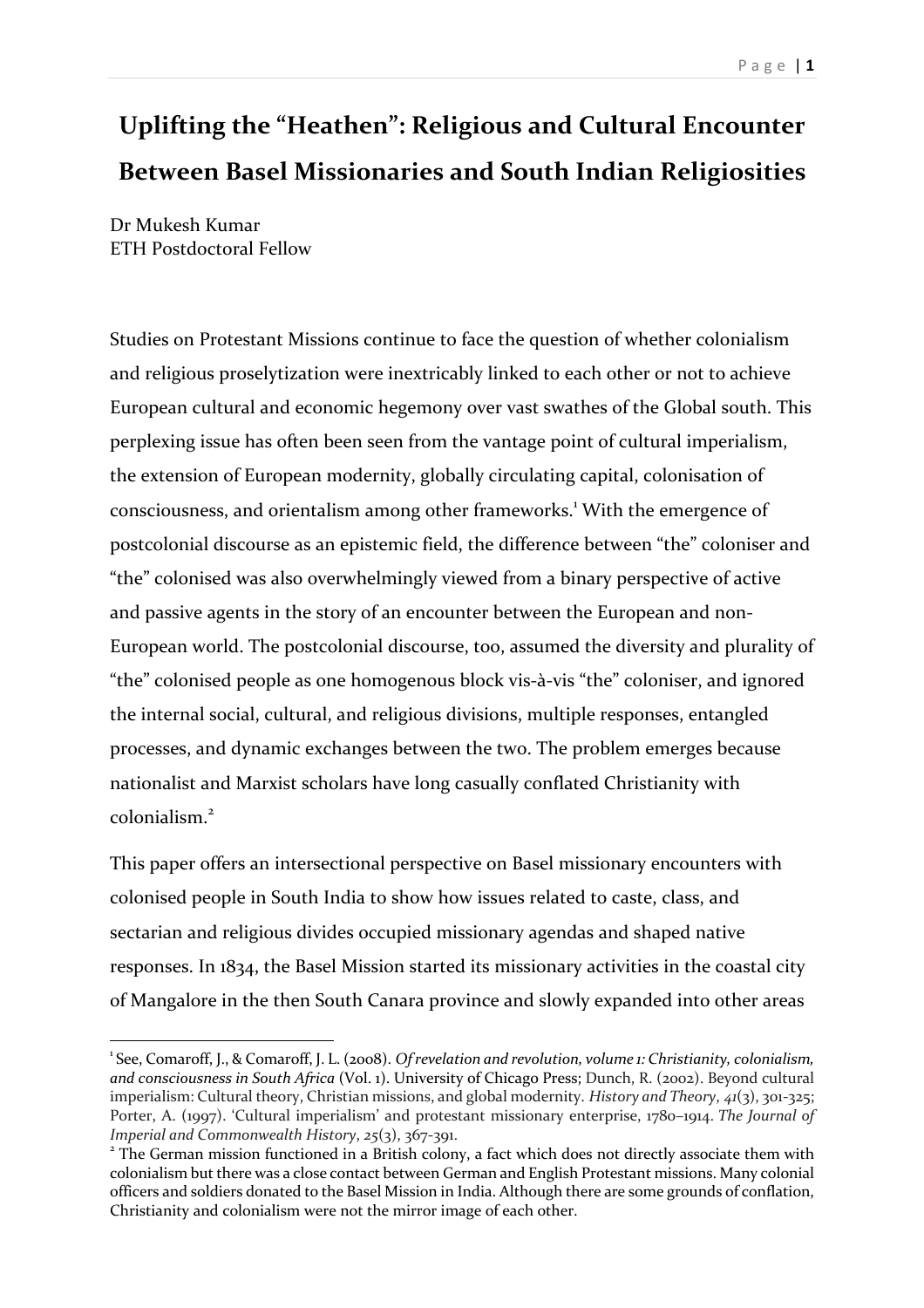of Karnataka and the bordering regions of the neighbouring states of Kerala and Maharashtra. The expansion led to encounter with various socio-religious groups and individuals on preaching tours and other Evangelical works. Initially, the Mission heavily interacted with three social groups, Brahmins (upper-caste Hindu priests and advocates of the caste system), Billavas (low caste poor toddy-tappers and the largest converts of the BM), and Lingayats—a predominant Shaivite sect of Karnataka that historically rejected caste, class, and the Brahminic world-view. The local Canarese population was broadly divided between Brahmins and non-Brahmins, a division that also simultaneously corresponded to economic, social, religious, and literacy divides. For Basel missionaries, this social-economic inequality meant a mixed attitude of respect and ridicule towards Brahmins and disrespect for lower castes. Thus, missionary policies of religious reforms were locally mediated by caste, class, and sectarian divisions. These encounters complicate the notion of cultural imperialism and show the extent to which various groups exercised their agency to discard, negotiate, and distinctly shape Protestantism for their own benefit and from their own socio-religious positions. Protestantism became uniquely Indian, much to the frustration of German missionaries. The missionaries were also compelled to interpret, respond, plan, and make amendments to achieve the German pietistic Protestant goal of "real converts", who were to be made to rise above worldly lusts and material desires.

## **Brahmins and the Basel Mission:**

The numerically minority section of Brahmins in South Canara<sup>3</sup> was economically better off, well-versed in reading Sanskrit scriptures, and had perched themselves on the top of the social ladder against the poorer, illiterate, and lower caste sections like Billavas. Since the beginning, the Basel Mission enterprise had begun to engage in "spiritual warfare" with the Brahmins, using the Christian doctrines of sin, salvation, and true and false worship of God, mounting an attack on idol worship as heathenism and blasphemy against God.

<sup>&</sup>lt;sup>3</sup> South Canara was a province of colonial Madras with its headquarter in Mangalore. It included the whole of present-day South Canara of Karnataka and the Kasaragod district of north Kerala along the spread of Western Ghats.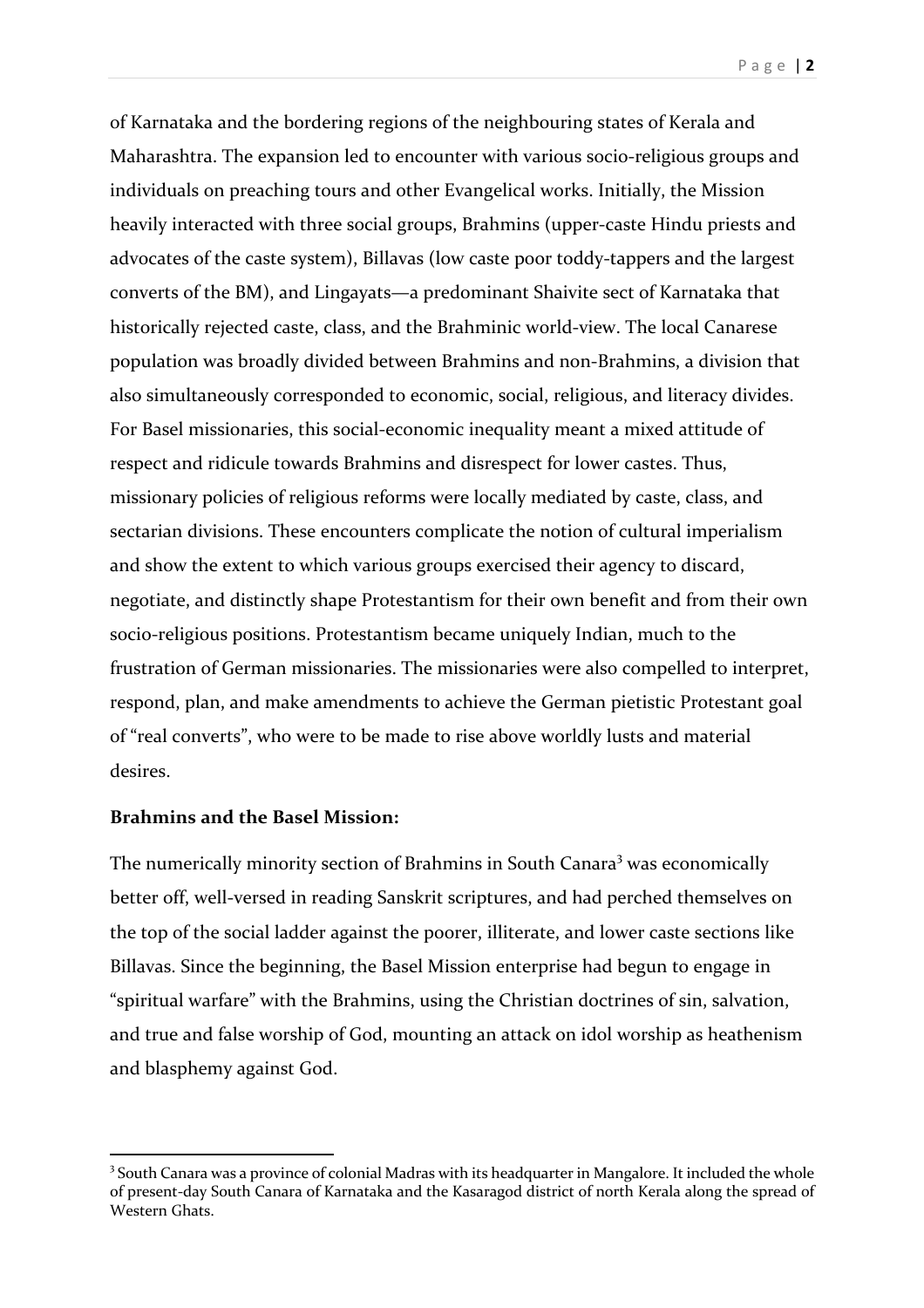The Brahmins were further seen as mentally enslaving lower castes by their "false" theological and scriptural knowledge. However, they were also considered worthy since their scriptural knowledge and literary abilities made them ideal for Protestant theology, considering that Brahmin converts would better understand the gospel since they already possess the skills to read and interpret Sanskrit scriptures. For instance, one missionary reports in the following words:

Among the higher castes pride and self-complacency present themselves on all occasions, and often when I desire in a friendly way to argue with them about the truth, they either bring forward some unmeaning assertions, or leave me with a disdainful air, as if to say what have you to do with our concerns? Those of the common castes we find exceedingly dull, scarcely capable of comprehending one idea of a spiritual nature. Their answer generally is, you must talk to our superiors about these matters, we cannot judge of their correctness, and if they think it right, it must be so, and we will then follow it.<sup>4</sup>

Brahmins were spiritually superior in the eyes of Missionaries. They also preferred to convert Brahmins assuming that if they accepted Christianity, it would establish the theological superiority of Christianity over Hinduism and prompt others, especially lower castes, to follow the same path. It led to a policy of differential treatment for Brahmins: For instance, in 1856, a girls' school was opened specially for Brahmin girls.<sup>5</sup> The reason for this was not only to evangelize the domestic sphere of the Brahmins but also to form a connection between Protestantism and religious transformation through personal reading of the Bible. Education would prepare individuals to understand the importance of Christian scriptures while enabling them to interpret the Gospel's meaning personally. For missionaries, Brahmins represented the quality that they were looking for. They were considered relatively better "civilized" than the rest of the population due to partially echoing the missionary perception of an "ideal convert". This was the main reason for greatly rejoicing some Brahmins' conversions in 1844, including Anand Rao Kaundinya, over numerous converts of other castes.

On the other side, since Evangelicalism was a direct attack on the socio-religious capital of the Brahmins, the missionaries faced stiff resistance from them, ranging from regular verbal spats to physical attacks. The following report describes one such incident:

<sup>&</sup>lt;sup>4</sup> Annual Report for the year  $1847$ , 20<sup>5</sup> ibid.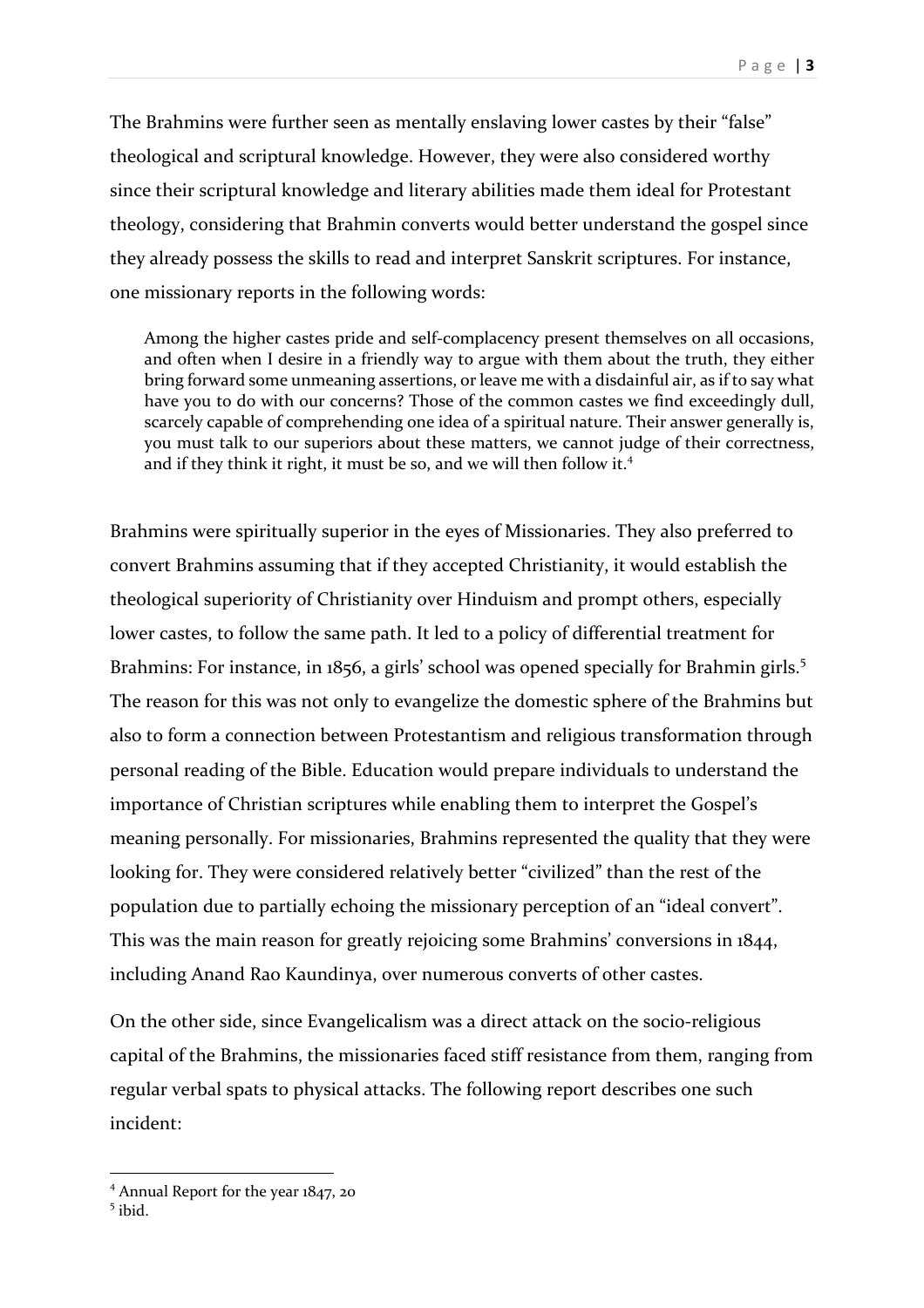On Krishna's birthday (5th Sept.) preaching to the crowd of pilgrims was attempted, as had been done in other years, but it provoked the insolent demand on the part of the *Matha Swamies* (priests) to desist at once. When that was not complied with, a shower of stones upon the missionary and bystanders enforced the argument. The tumult increased to such a degree, that the local authorities succeeded with difficulty in extricating the preacher from the crowd. From that day the attitude of the Brahmans became more menacing, and they made no secret of their resolution to drive the Gospel from Udupi (north of Mangalore). In the evening of the15th of December rumours were heard that the Mission house would soon be burnt: and the threat was executed towards midnight. After this followed the sad disclosures above alluded to, in consequence of which Mr. G. had to leave the Mission.<sup>6</sup>

In this situation, missionary encounters with Brahmins became a contestation for maintaining hegemony by the latter, whose social capital was threatened by the Protestant doctrines of equality. Attacks on missionaries in Brahmins' villages were frequent. It was widely believed that the missionaries would destroy the caste system and, therefore, their hegemony, too. Brahmins were very interested in secular education offered in mission schools but least in conversion. However, the presence of children of lower castes in the same school did not go very well with them. They would often complain about this issue. But the missionaries did not compromise with their stand against caste inequality by not tolerating their caste prejudices. For instance, in 1854, many Brahmin students were kicked out of a school on the issue of following caste practices and were not allowed to return until they agreed to share the same social space with lower-caste children.<sup>7</sup> It was repeatedly emphasised that every Christian is equal in Christ; there is no Black or White, neither male nor female; they are all one. The moral percept of Protestant Christianity allowed missionaries to see everyone equal, which was a revolutionary idea for many communities like the Billavas and the Lingayats (discussed in the remaining sections). However, in practice, a hierarchy still existed in the mission, from the issue of decision making and local institutional control in the hands of German missionaries to hiring native converts as foot soldiers. The missionaries always controlled from the above, provided instructions to natives by mostly remaining teachers and trainers, and punished those who disobeyed, maintaining a structural hierarchy for imposing rules, authority, and power.

<sup>&</sup>lt;sup>6</sup> Annual Report for the year 1856, p. 16.<br><sup>7</sup> Annual Report for the year 1854, p.24.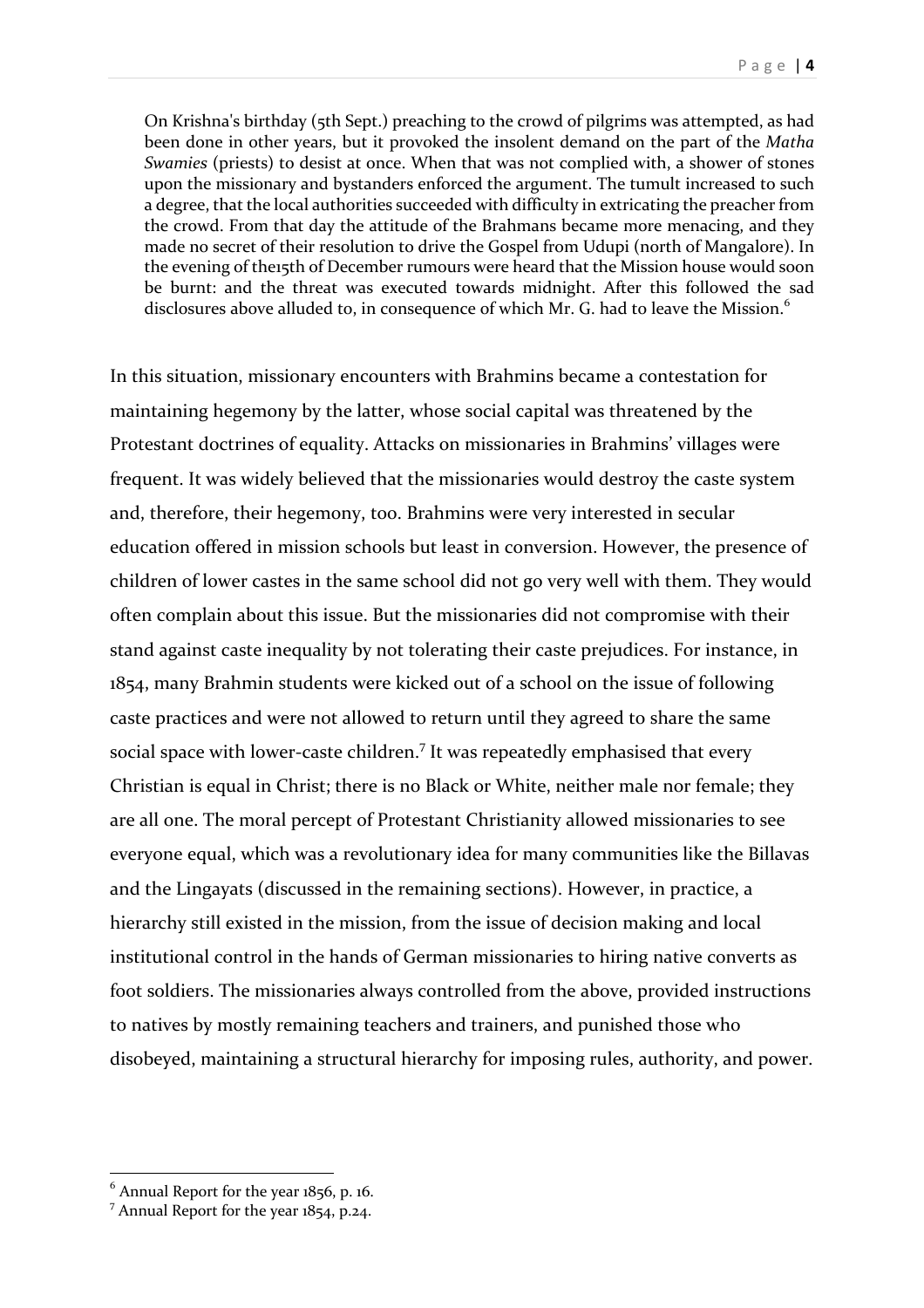The missionaries imposed absolute social equality of caste on their converts without ever allowing their converts to claim similar equality with them. $^8$ 

## **Billavas and The Mission:**

Low caste Billavas, who constituted the largest number of converts for the Basel Mission, became objects of reform of various kinds. Basel missionaries had an antagonistic attitude towards all local religious practices. However, they termed non-Brahminic practices, the ones associated with the Billavas "devil worship" due to their widespread practice of *bhuta* (literally "ghost" or "spirit") ancestor worship. Such a religious practice, missionaries thought, would directly lead them to hell; therefore, they became objects in need of immediate reform. Most Billavas were illiterate, unlike the Brahmins, making the task of the missionaries of imparting "the written words of God" more difficult. Many missionaries believed that it was particularly difficult to make people of the lower castes comprehend the truths of the gospel. They often complained about lower castes that "their mental capacities and powers of reasoning are so deficient, that long and repeated teaching and catechizing are necessary".<sup>9</sup> The difference between writing and orality became a more significant measure to term non-Brahminic practices as primitive, totally different from better "civilized" Brahmins, and closer to demon worship. The Protestant emphasis on "text" moved the missionaries closer to Brahmins and away from illiterate lower castes.

Billavas' life was a perfect Protestant model of a sinful state. They were professionally involved in toddy-tapping and religiously in *bhuta* (ghost/spirit) worship, both of which constituted an ideal subjecthood for Protestant reforms. Apart from enhancing their literary abilities, the missionaries also sought to decrease their professional dependency on toddy-tapping and its consumption. For the BMs, consuming toddy became a marker of religious insincerity, the continual ties with customary habits of heathenism, and a sign of unwillingness to rise above worldly temptation. Many Billavas were kicked out of the local congregations of Christian converts for not following temperance. Alcohol and moral values, thus, became irreversibly connected.

<sup>&</sup>lt;sup>8</sup> Fernandes, D. Perception of the natives in the Basel Mission writings of the 19<sup>th</sup> century. *Al-Shodhana*, p. 12.<br> $9^{9}$  1847, p. 8.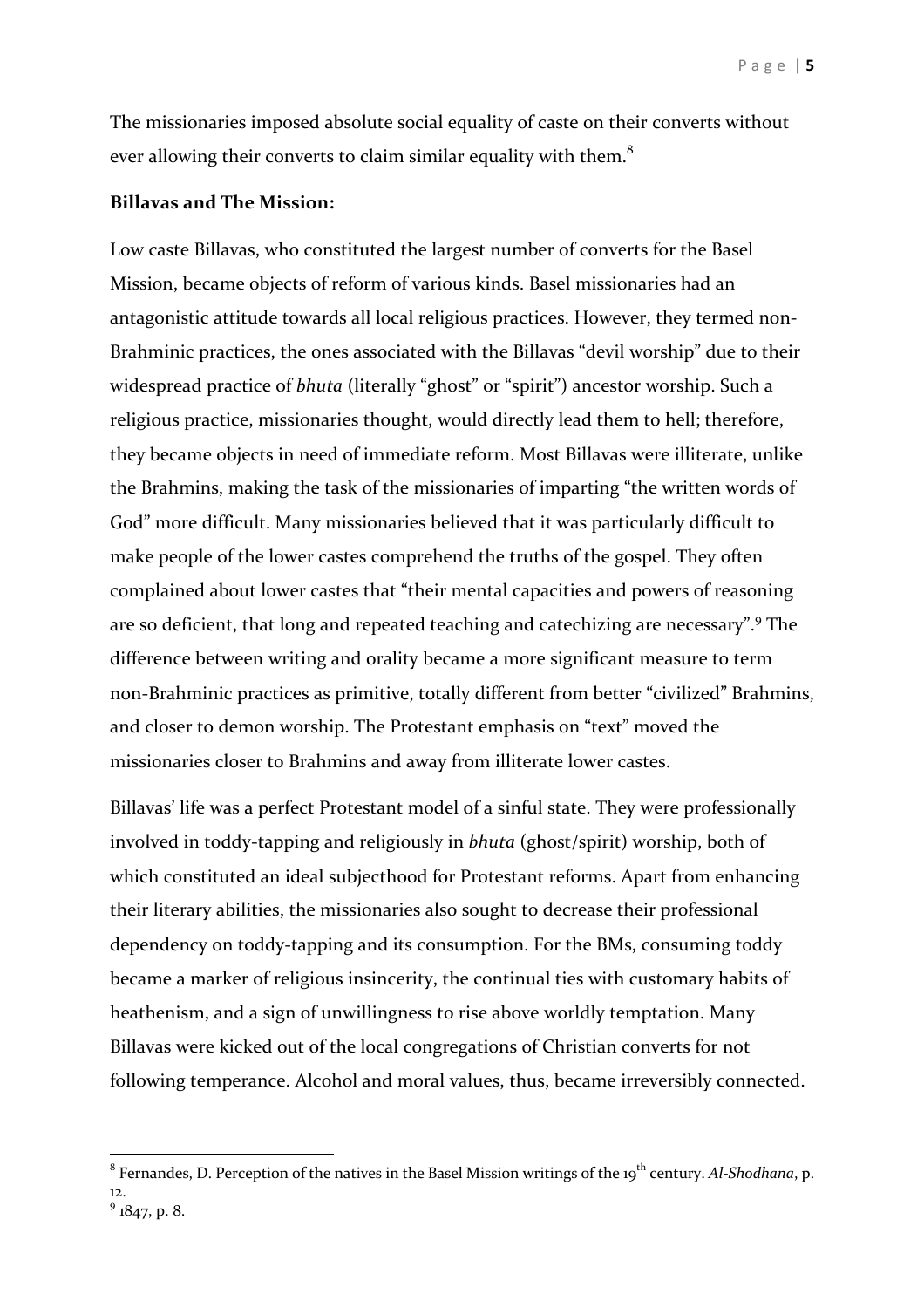Missionary reports show that several Billavas of the Christian congregations were excommunicated on account of drunkenness.

Religiously, their mind was presented to be obsessed with *bhuta* worship. The belief in the *bhutas* was very deeply rooted in the local religious cosmology and transcended the Christian understanding of "demon" or "Satan". *Bhutas'* roles for Billavas were similar to Christian angels, but the missionaries took them as "demons". It was widely believed by the Billavas that there were a great many spirits, servants of God, who, in by-gone times, were mighty men upon this earth but have left it as spirits and are now in the presence of God. According to Canarese folk stories, the *bhutas* asked God for food, and He advised them to get it from the Tulu (the region and language of the Billavas) people. If they were given food (which consisted in the offerings of rice, fowls, pigs, toddy, and water) the *bhutas*/ghosts benefitted their worshippers, blessed their house and business, cured their diseases, protected them from danger, from the influence of evil spirits and bad men, punished those who hurt them and can even be pleaded to punish and kill their enemies. Thus, the *bhutas* were both benevolent and harmful, godly and ghostly, and objects of reverence and fear at the same time, presenting a complex religious system of the Billavas. If *bhutas* did not receive offerings, they were believed to visit men and cattle with disease and even death. Thus, almost every misfortune or illness is ascribed to them; on such occasions the "demon priests" were consulted upon and sacrifices were immediately brought to the offended deity, either in secret or in the presence of many others, and if a god was the cause of the misfortune, money and feasts for the priests was promised.

This mode of religiosity of relying on miraculous powers for everyday care and wellbeing was to be catered for by the missionary industrial structure and material advantages of the Protestant modernity.<sup>10</sup> The material advantage proved a more critical factor for the missionary perception of religious superiority combined with the Protestant notion of Christianity concerned with the salvation of body and soul. By not

<sup>&</sup>lt;sup>10</sup> Basel Mission industries were crucial factors for converting and sustaining the converts. See, Fischer, Rudolf,

*Die Basler Missionsindustrie in Indien, 1850-1913: Rekrutierung und Disziplinierung der Arbeiterschaft* (Zürich, 1978).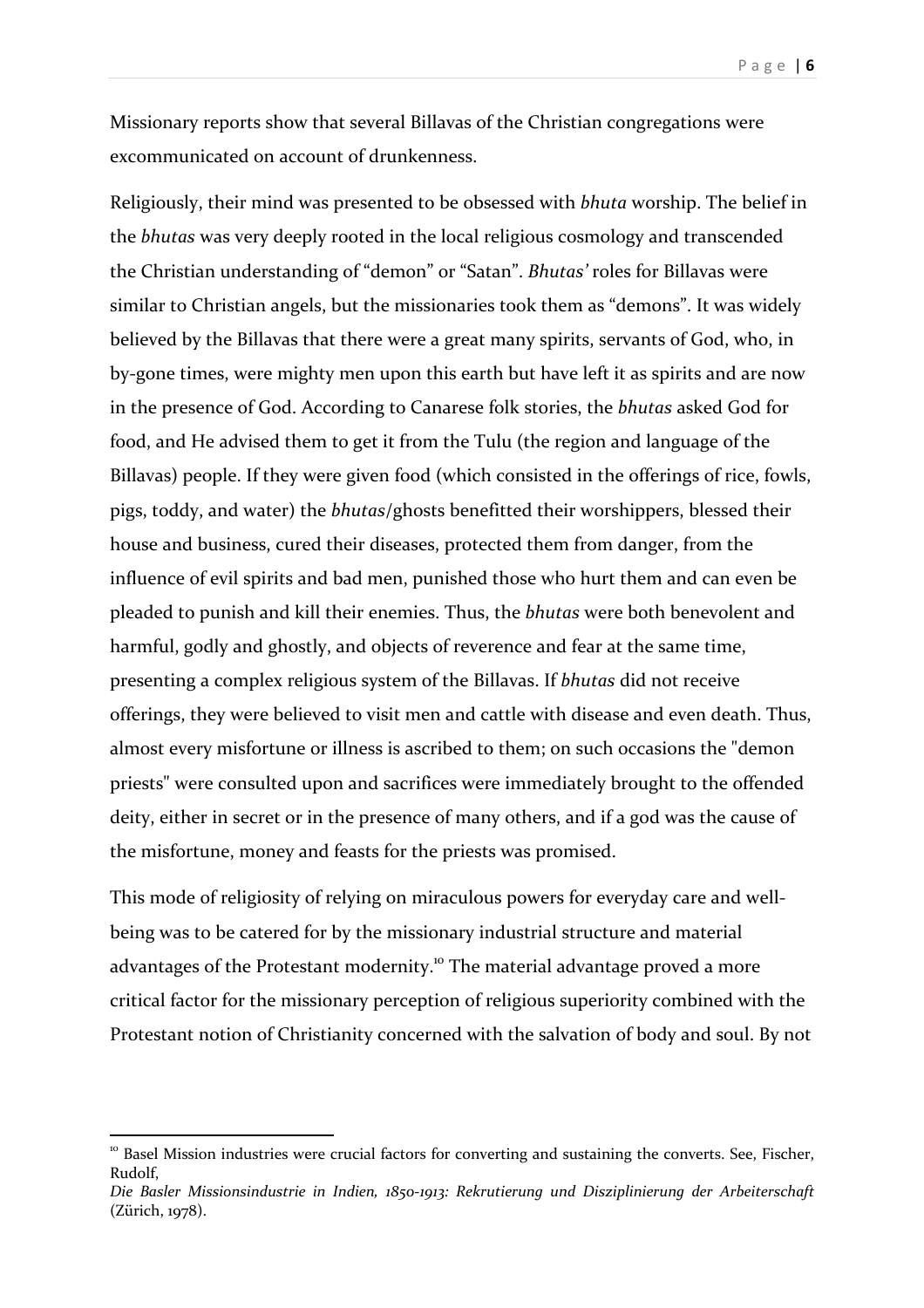relying on "demons/angels" for material welfare like the Billavas, the missionaries positioned themselves as people more concerned with "spiritual goals."

The complex functional role of *bhutas* further enriched the community's cultural practices. *Bhutas* were supposed to have taken abode in a house and were called together every evening by the sound of a drum as they may have left during the day the house committed to their care. Some *bhutas* were supposed to be the guardian, not only of houses and families, but of whole villages; for these, a great feast was kept at least once a year, at which all the inhabitants of the village presented their offerings, and people come from a distance to offer such gifts as they may have vowed to a *bhuta*, when in danger.

For missionaries, the complex set of religious practices were markers of paganism and demonology. The poor Billavas were further thought to be kept in constant fear and religious slavery by this religious system; and thought to be supposedly deluded by the beliefs that these ghosts are angels of God and had been permitted by Him to be served by men. It was a difficult challenge for the BMs to overturn this practice since they witnessed that even after conversion, many Christian Billavas live in a constant fear of a *bhuta* if they were to give up their worship entirely. The missionaries assumed that the fear was deeply rooted in their hearts. It was believed that nothing short of the grace of Christ could loosen bonds between *bhuta* worship and their majority converts. Therefore, more intensive preaching would often happen.<sup>11</sup>

They constantly witnessed a continuation of old religious practices in their religious congregations. In 1851, even after living as Christians for a good number of years, one family confessed of committing sins of witchcraft (*bhuta* worship) for curing sickness. When the case was investigated, others came forward and admitted their deeds. It was discovered that many had occasionally resorted to very "questionable remedies", whilst others too resorted to the same practices, the missionaries felt some hesitation in condemning them altogether. The healing art, as practised at present among natives, particularly of the lower classes, remained an intricate subject. And the missionaries

<sup>&</sup>quot;Annual Report for the year  $1849$ ,  $16-18$ .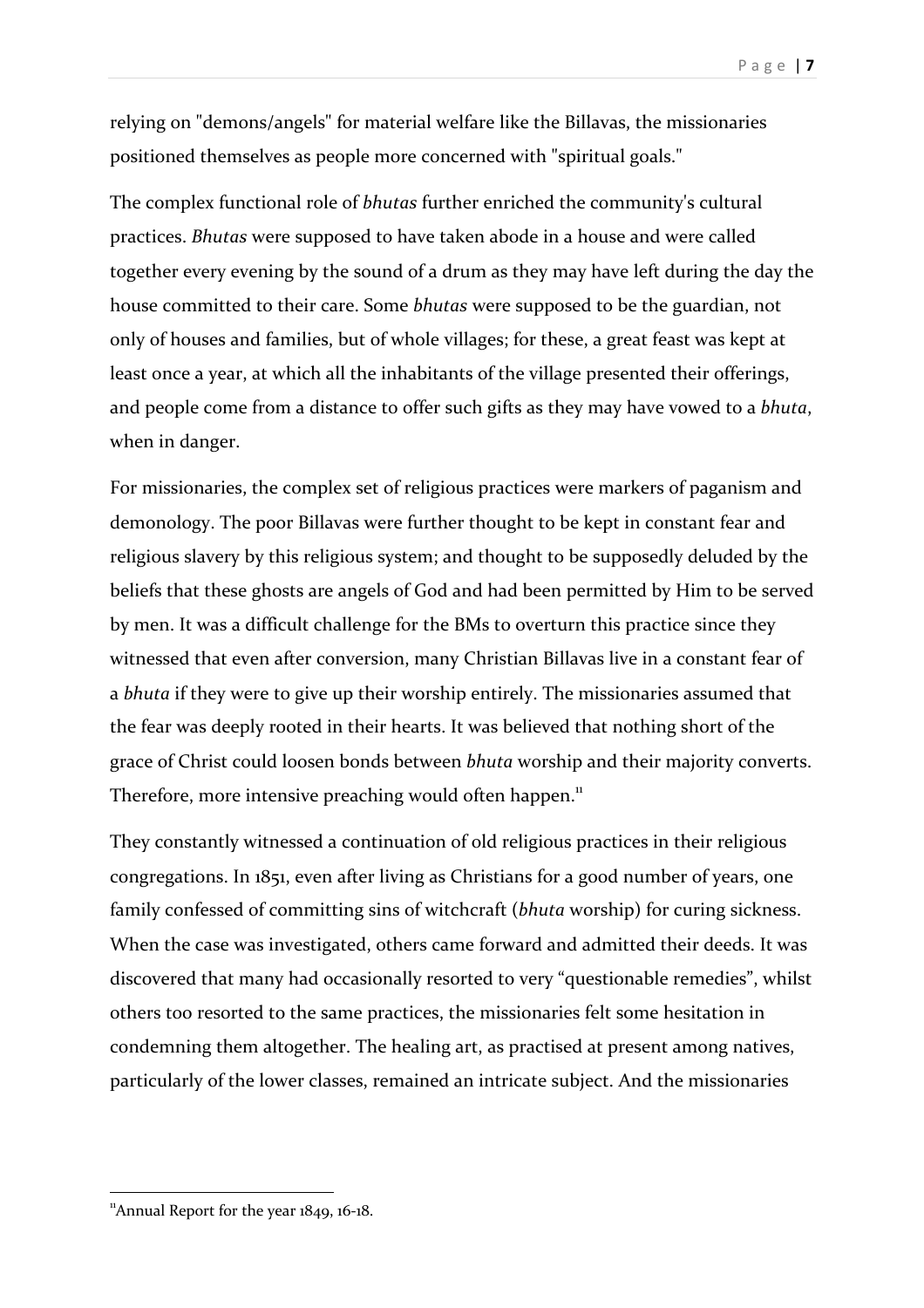Page | **8**

lamented that the "true" faith was substituted by the remedies tried by the local congregation. 12

Billavas' low caste-class origins subjected them to a more apprehensive attitude of the missionaries who constantly suspected their desire to join the Protestant community. The bar set to check the "real intention" of a convert was higher for them, which included a radical display of disassociation with *bhuta* and idol worship. Radically forsaking idol worship became almost a valuable measure to judge the sincerity behind a religious congregation. For instance, missionary reports and letters are full of descriptions like the following

Mani, a poor but courageous and respectable man, after a long struggle with his own heart and with his relations, arose at last boldly, destroyed his demon temple and idols; and drew after him his brother-in-law Meinde, the head of a large family. When Mani cast his idols away Meinde wavered and waited to see what would happen to his brother after the bold deed. No misfortune occurring, he took courage and joined him; he is a good natured, honest, but weak man.<sup>13</sup>

Since Billavas formed the largest number of converts, the mission appeared to be homogenous along the caste line without experiencing much trouble on the caste issue. However, their low caste-class status proved to be an anxiety for the mission. What contributed most to the missionaries' apathy towards the cultural-religious world of the Billavas was the historically existing European Christian notions of paganism and primitive religions.

On the other side, the missionaries' support also helped many Billavas advance their socio-economic profiles. Access to education was a key to their socio-economic mobility and helped them get out of vulnerable conditions. Protection from economic hardships during famines and epidemics and conditions generated by colonialism, such as extremely high liquor tax on toddy, further moved Billavas towards the Basel Mission. The following section shows that local theological and religious values reflected, even partially, in the missionaries' definition of Protestant Christianity were

<sup>&</sup>lt;sup>12</sup>Annual Report for the year 1857, p.8.<br><sup>13</sup>Annual Report for the year 1851, p. 9.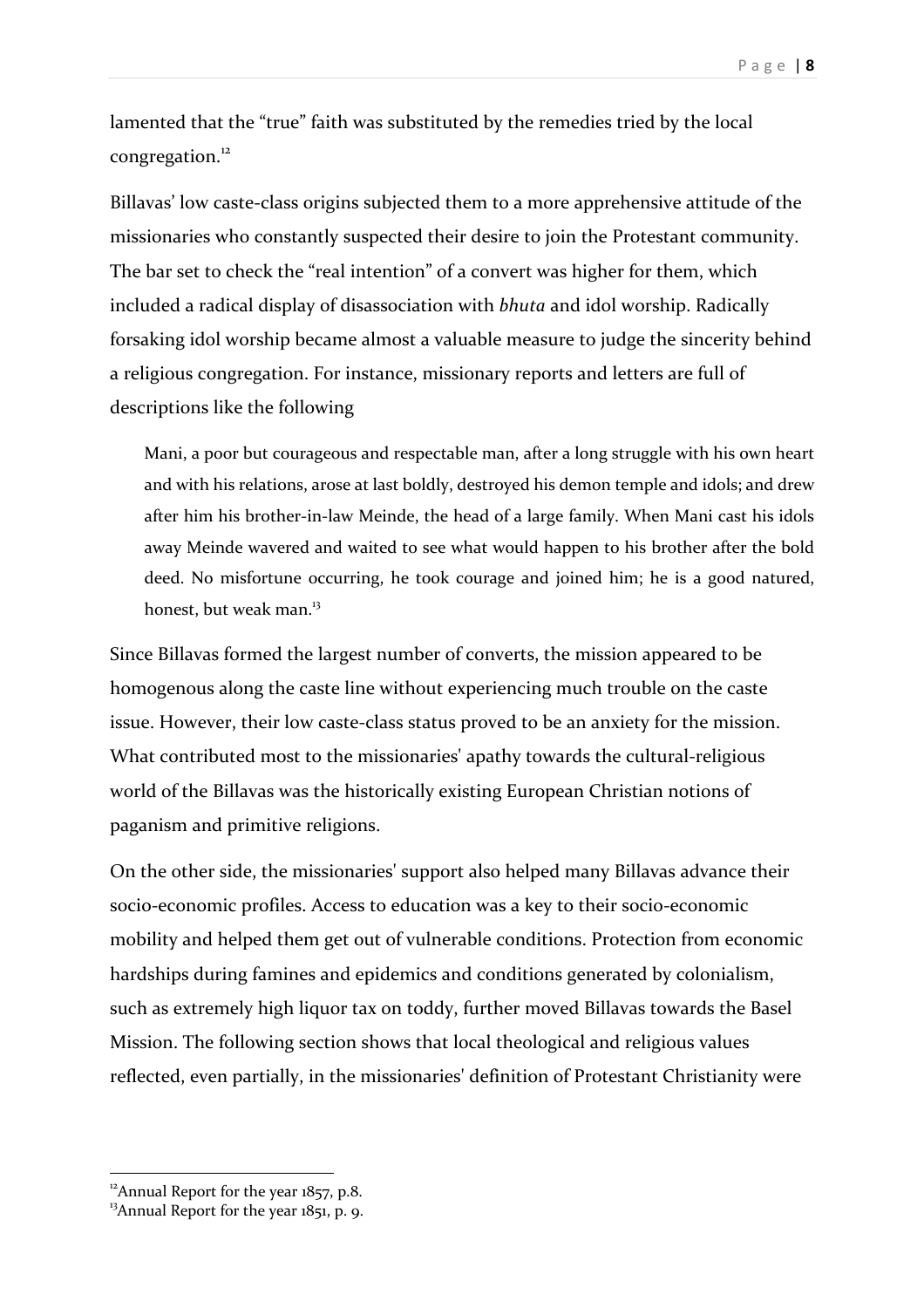seen hierarchically above on the ladder of religious evolution and commanded respect in the eyes of the missionaries.

## **Lingayats and The Mission:**

Studies on Christian missions have also singularly constructed the image of Protestant missions as vanguards of "cultural imperialism", assigning a passive role to the "native" agency. This view has not only reinforced a binary of "imperial" and "native" tied to each other by modes of domination and resistance but also ignored the possibility of interpreting religious developments in a colony from a more meaningful theological perspective of non-Europeans. For instance, Kalagananis, literally "knower of the times", a branch of the prominent Hindu God *Shiva* worshipping Lingayats of Karnataka viewed Christianity offered by the Basel missionaries from their own religious reference point as described in their scared prophetic scripture called *Kalaganana* (knowledge of the times).

It was predicted in their old prophetic texts that a time will come in which a great lord will appear in this land, and He will overturn the whole worship of idols, introduce the worship of the one true God, and punish those who resist.<sup>14</sup> Furthermore, the teachers of the true religion were described as coming from the West; and the fall of the great city of Seringapatam (sic) was proclaimed as the precursor of the fulfilment of the prophesies contained in their extraordinary prophetic book.<sup>15</sup> The city had already been won over by the British in 1799, earlier under the control of a local ruler, Tipu Sultan, followed by the arrival of the Basel missionaries in the 1830s. Stirred by these predictions, the religious leaders of Kalagnana requested Basel missionaries to give counsel and assistance to find the way of truth.

The Lingayats sect was established about 500 years ago and represented an assortment of faiths, well acquainted with Hindu Vedantism and the Quran. Their religious belief was a mix of Vedantism, i.e., 'knowing the truth of soul', and Hindu and Islamic doctrines and traditions. They were distinguished by a belief in a resurrection of the body and by bearing a short *linga*, the phallic representation of Shiva, in a string

<sup>14</sup> C-1.5.1840.5. BMA. Also, see, Jenifer and Pual Jenkins translated documents, *Journeys and encounters, pp.* 2.26-2.30.<br><sup>15</sup> Annual Report for the year 1845, P. 33.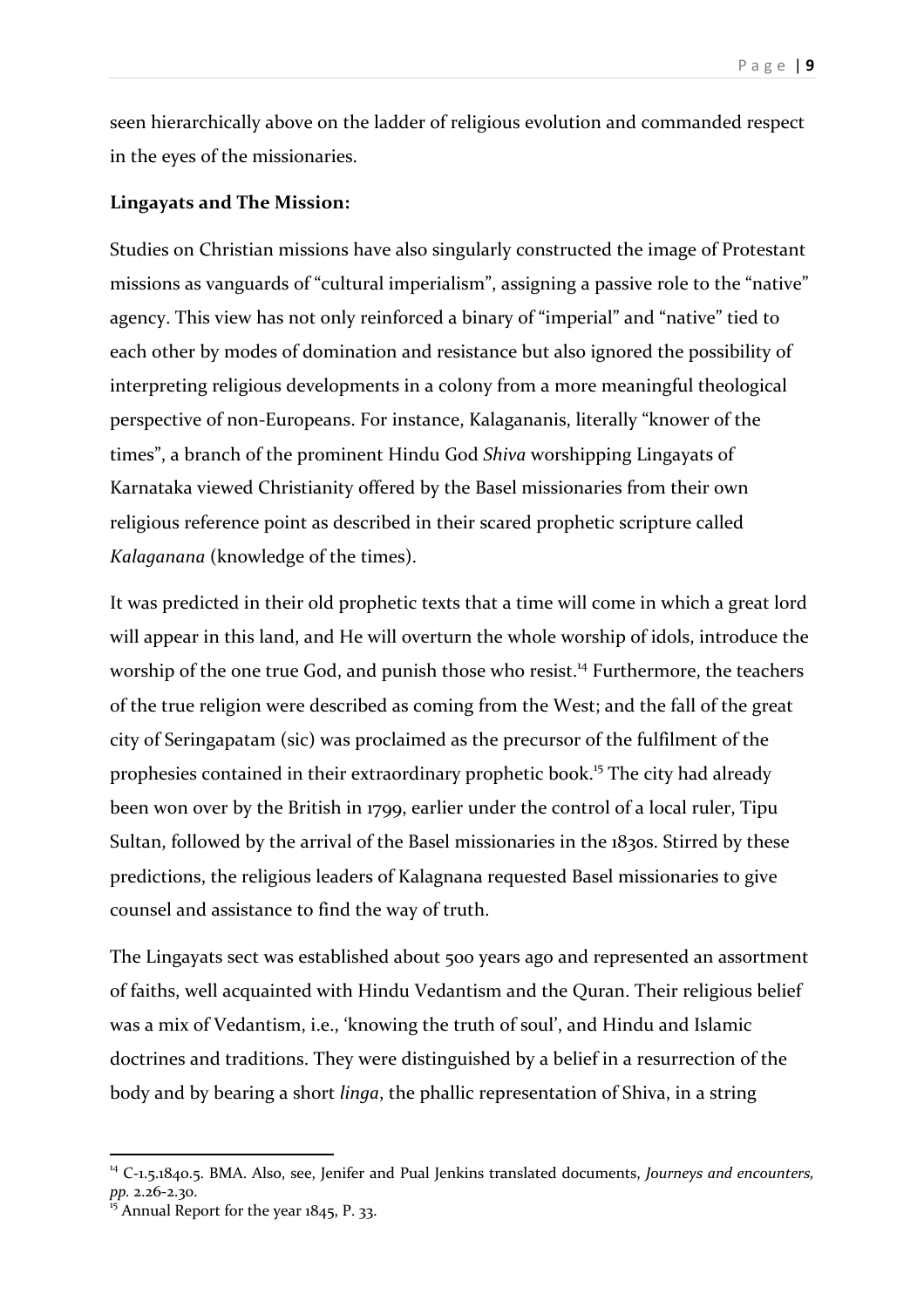necklace around the neck. The movement inspired by the medieval Indian *bhakti* traditions (devotion to one formless God) was strongly anti-Brahmin and anti-caste. The sect included all sections of society from lower to upper castes, which led to the formation of various sub-branches.

The prophecy of the two events led Lingayats to the Basel missionaries in 1839. They discovered their own doctrine of the resurrection in Christian tracts and the Bible distributed by the missionaries. In the first meeting, the Lingayats representatives said, "You are the people from the West. Your preaching and the teachings in your books correspond to our prophecies correctly. Therefore, we are convinced that the prophecies have come about and have come to ask you to open the door of the Church of Christ to us."<sup>16</sup> Afterwards, the missionaries paid many visits to a monastery of the sect interpreting their move as "a sincere desire after truth".<sup>17</sup> However, the missionaries soon interpreted for themselves that there was a strong "worldly side" to their intention because the Kalagananas had assumed that the British Government would enforce Christianity as the true religion by forms of arms and would punish those who resisted, in line with what was written about "the punishment of those who resist" in their texts.<sup>18</sup> This apprehension on the part of missionaries about the use of force in "awakening"/conversion was seen as an insincere acceptance of Christian doctrines. Therefore, they explained to Lingayat leaders, "the only people who are (true) Christians are those people who have been awoken to new life through preaching, and who feel moved voluntarily to leave all other deities, all other ways, in order to serve Christ. Jesus Christ, the King, wants nothing to do with subjects who are forced into His kingdom. In order to be his disciples, you must become quite ("entirely" sic.) different people."19

When the missionaries might have assumed that this theological encounter was potentially over, the next year in 1840, a fresh round of talks began with Koppa Gowda, a local leader of the Lingayats.<sup>20</sup> Now, the question of material advantage was pushed into the background (clearly to get the attention of the missionaries), and most

<sup>&</sup>lt;sup>16</sup> C-1.5.1840.5. BMA.<br><sup>17</sup> ibid. P.34. Also, Jenkins *Journeys and encounters*.<br><sup>18</sup> C-1.5.1840.5. BMA.<br><sup>19</sup> ibid. <sup>20</sup> ibid.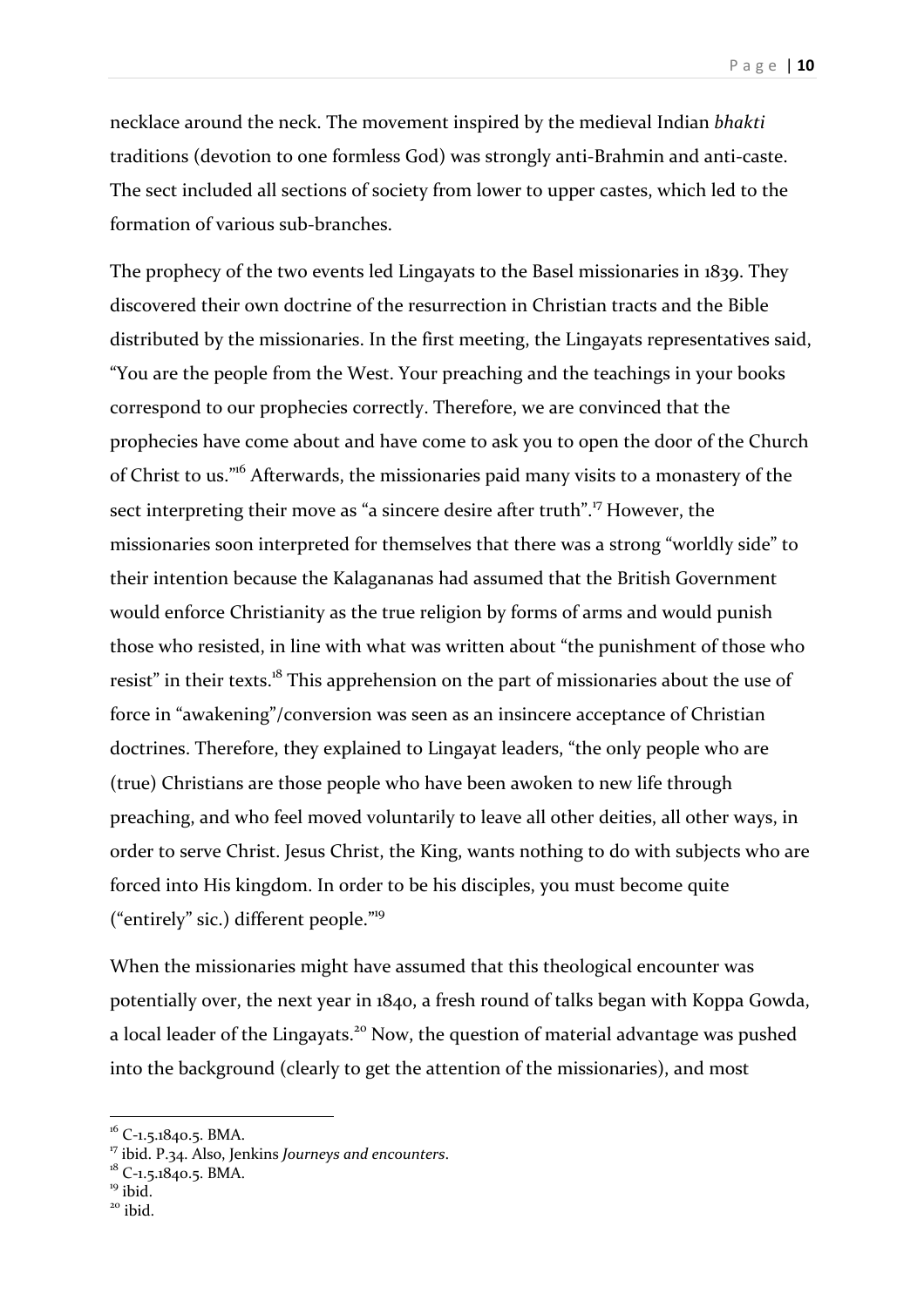conversations happened along theological lines, in which the missionaries and the Kalagananas read and expounded each other's religious texts.<sup>21</sup> Biblical portions translated into Kannada found immediate acceptance in such meetings as having the status of shastras, religious manuals or instructions of the Kalagananas. The missionaries frequently visited such meetings to expound Christian doctrines before the gathering of 50-60 people, in which Christian messages were considered equivalent to their own moral precepts. Jenkins suggests that the Kalagananas really tried hard to understand what the missionaries wanted and to prepare themselves accordingly.<sup>22</sup>

The interaction in the second phase slowly led to one of the material demands that a "colony of refuse" should be developed for them since the area where most Kalagananas lived was still under a local king, and they experienced persecution from time to time for not conforming to the mainstream societal doctrines. It was a demand similar to what pietists in Württemberg had imagined for themselves by developing a small village called "Korntal", the valley of corn, near Stuttgart to build community solidarity, in line with the Biblical foretelling of a catastrophic event that would happen towards the end of the world. The committee in Basel gave the nod to this demand to build a colony near Malsamudra north of Karnataka. As it turned, very few Kalagananas moved to live in this missionary colony. However, the whole engagement failed due to Basel missionaries' insistence on not accepting the entire local fellowship into their fold as was demanded. Instead, they picked a few selected individuals for Baptism. Similarly, when a group of 5000 Billavas met the missionaries to convert on some conditions like, they should be allowed to retain some cultural practices because they constituted a group, their demand was denied since it violated the Protestant notion of conversion at an individual level.<sup>23</sup> However, the interaction with this branch of the Lingayat sect continued for another 20-25 years in isolated forms. Many Lingayat individuals were convinced to join Christianity on their own.

<sup>&</sup>lt;sup>21</sup> Report from Heinrich Frey from Hubli, 1840.<br><sup>22</sup> P. Jenkins, A Lingayat initiative, the Basel Mission in northern Karnataka. Unpublished paper, 2011. P. 5.

<sup>23</sup> Schlatter, Wilhelm. *Geschichte der Basler Mission: Die Geschichte der Basler Mission in Indien und China*. Vol. 2. Verlag der Basler Missionsbuchhandlung, 1916, .